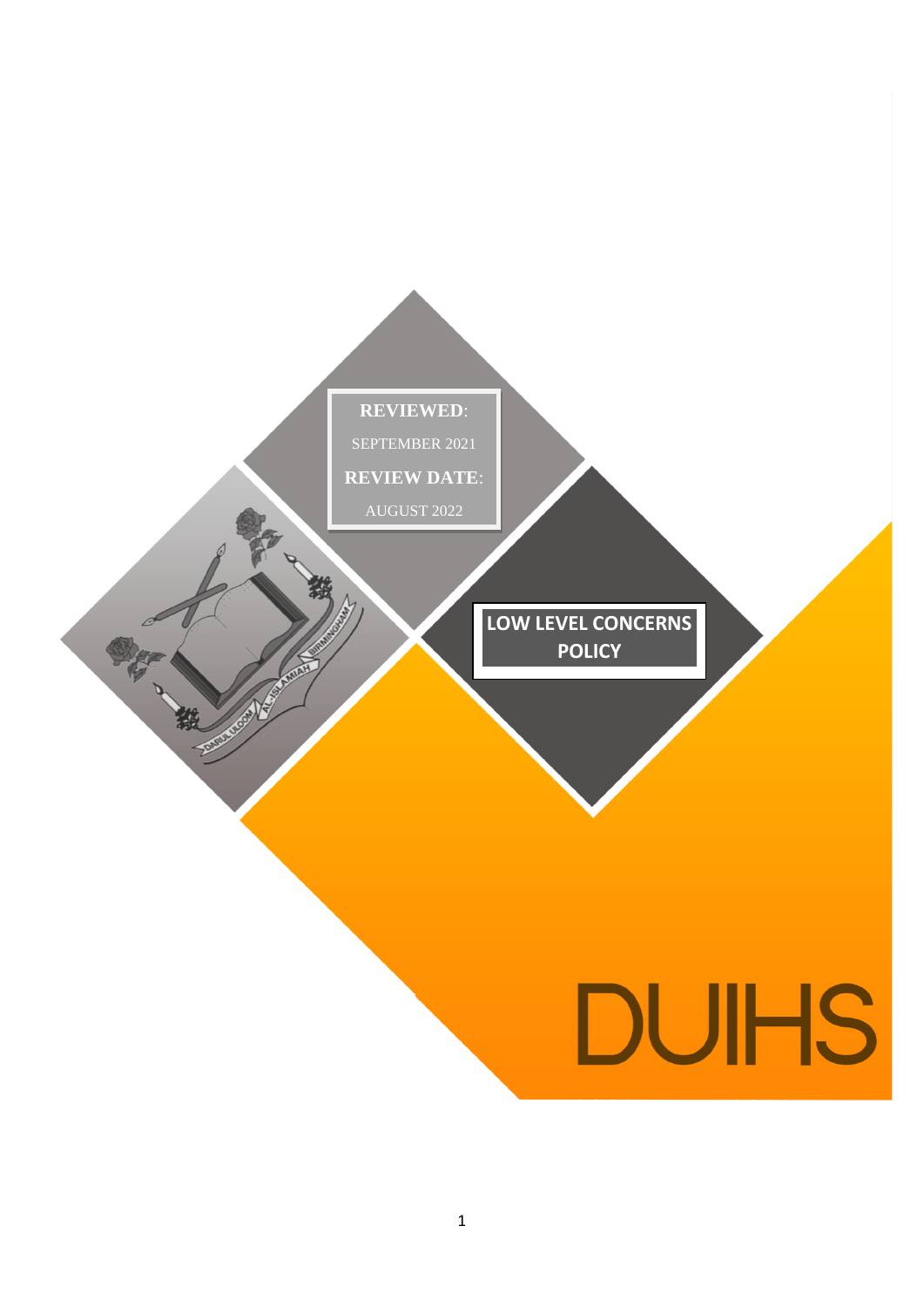# REPORTING LOW LEVEL CONCERNS POLICY

# **Contents**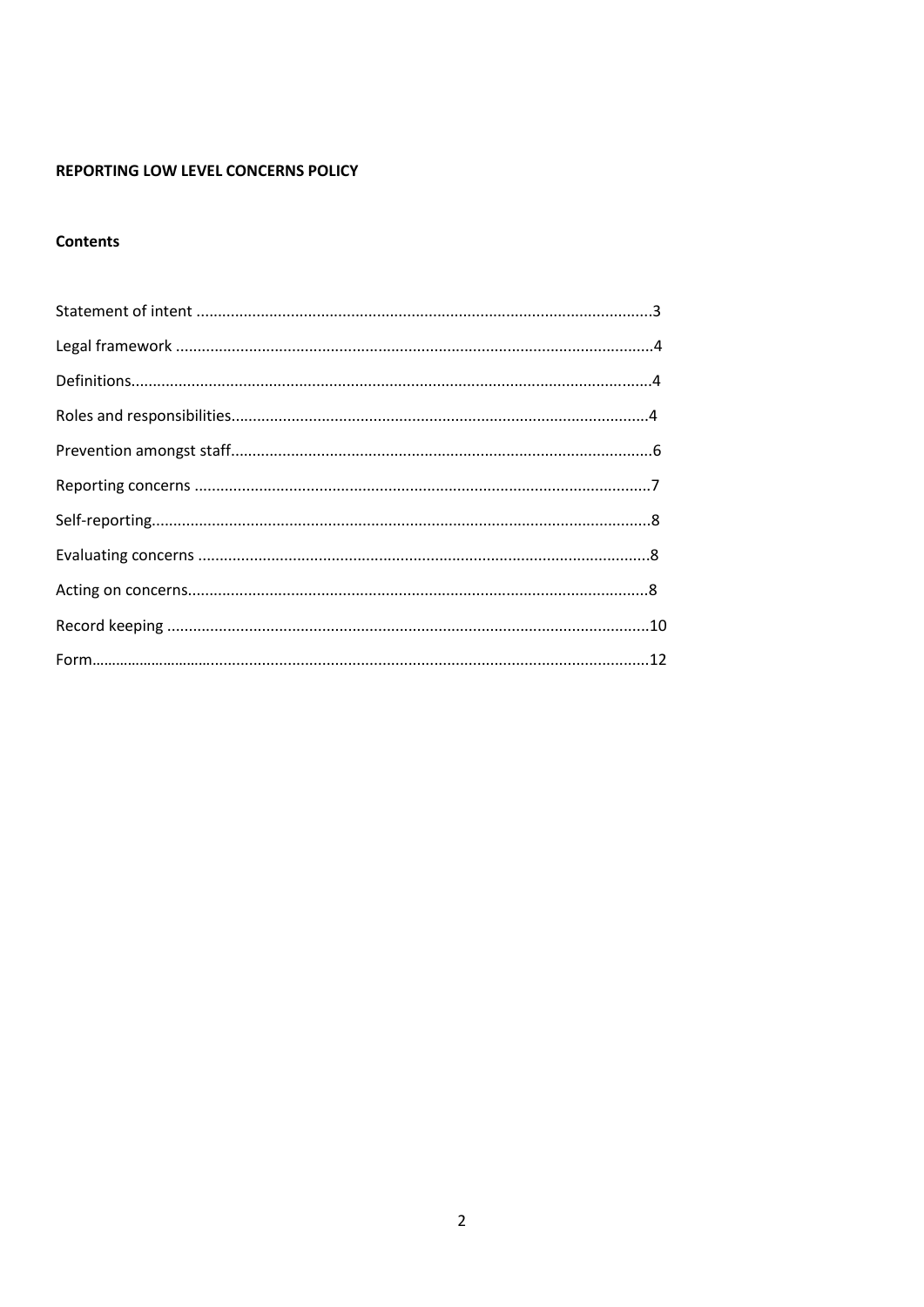#### **Statement of intent**

The Darul Uloom Islamic High School understands the importance of acknowledging, recording and reporting all safeguarding concerns, regardless of their perceived severity. We understand that, while a concern may be low-level, that concern can escalate over time to become much more serious.

Our school prides itself on creating a safe and prosperous environment for pupils, and our staff are expected to adhere to high standards of behaviour when it comes to professional conduct regarding pupils. The school has clear professional boundaries which all staff are made aware of and will adhere to. We are committed to ensuring that any safeguarding concerns are dealt with as soon as they arise and before they have had a chance to become more severe, to minimise the risk of harm posed to our pupils and other children.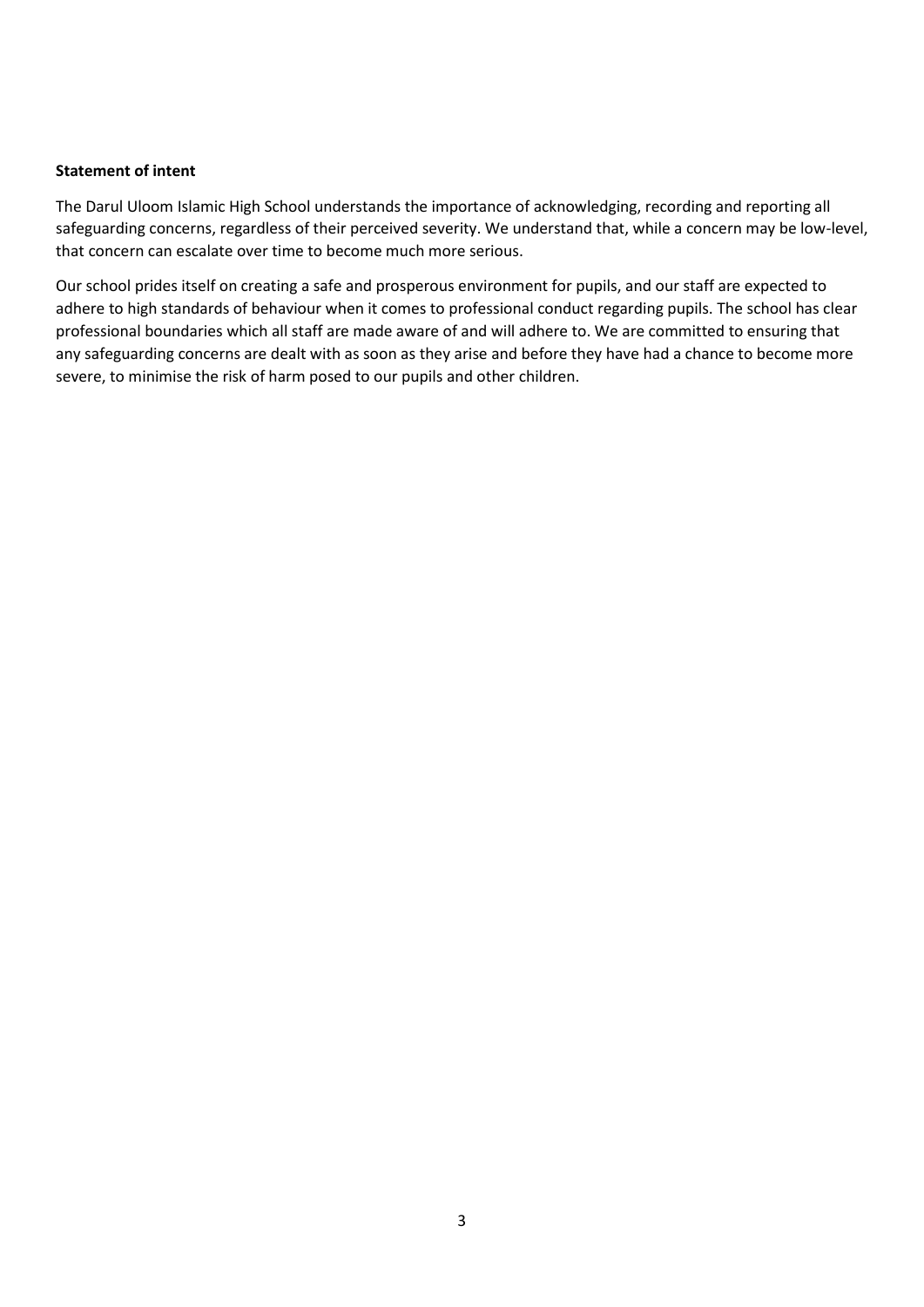## **Legal framework**

This policy has due regard to all relevant legislation and statutory guidance including, but not limited to, the following:

- UK General Data Protection Regulation (UK GDPR)
- Data Protection Act 2018
- DfE (2021) 'Keeping children safe in education 2021'
- DfE (2018) 'Working Together to Safeguard Children'

This policy operates in conjunction with our Safeguarding Policy.

## **Definitions**

For the purposes of this policy, a low-level concern is defined as any concern had about an adult's behaviour towards, or concerning, a child that does not meet the harms threshold (see below), or is otherwise not serious enough to consider a referral at the time of its reporting.

Low-level concerns refer to behaviour on the part of a staff member towards pupils that is considered inappropriate in line with statutory safeguarding advice, the Staff Code of Conduct, and the Appropriate and inappropriate behaviour subsection of this policy.

Low-level concerns are differentiated from concerns that can cause harm. The harms threshold is the point at which a concern is no longer low-level and constitutes a threat of harm to a child. This threshold is defined as accusations that an adult has:

- Behaved in a way that has harmed a child or may have harmed a child.
- Possibly committed a criminal offence against, or related to, a child.
- Behaved towards a child in a way that indicates they may pose a risk of harm to children.

• Behaved in a way that indicates they may not be suitable to work with children, including behaviour that has happened outside of school.

While low-level concerns are, by their nature, less serious than concerns which meet the harms threshold, the school understands that many serious safeguarding concerns, e.g. child sexual abuse, often begin with low-level concerns, e.g. being overly friendly with children. The school will ensure that all staff are aware of the importance of recognising concerns before they escalate from low-level to serious, wherever possible.

## **Roles and responsibilities**

The trustee is responsible for:

• Ensuring that the school complies with its duties under child protection and safeguarding legislation.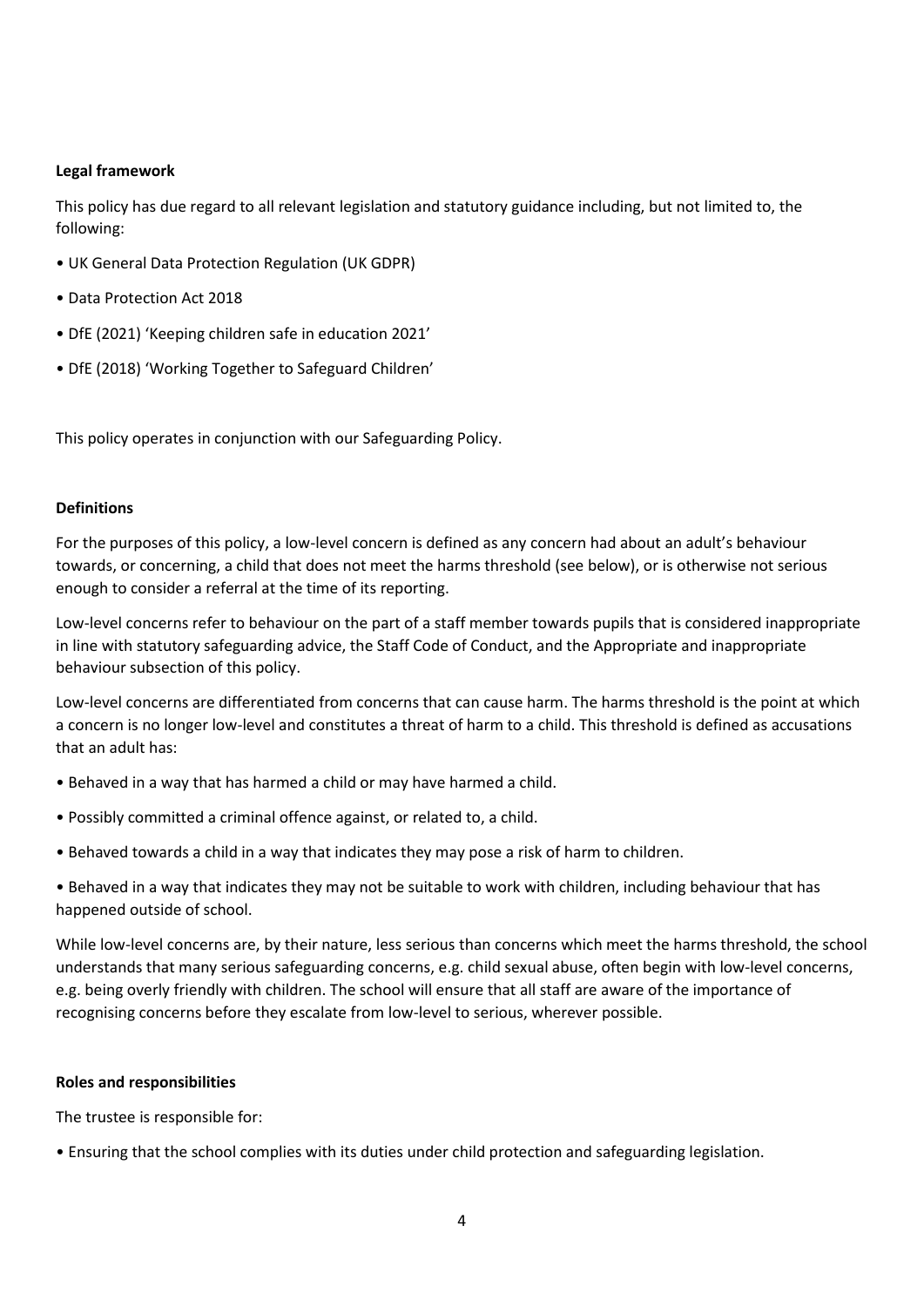• Ensuring that policies, procedures and training opportunities with regard to reporting safeguarding concerns are compliant and effective.

- Guaranteeing that there is an effective Staff Code of Conduct that outlines behavioural expectations.
- Ensuring that a suitably trained DSL has been appointed, alongside deputy DSLs where appropriate.
- Ensuring that there are robust reporting arrangements, including inter-agency collaboration.

• Ensuring that there are appropriate procedures in place to handle allegations and low-level concerns reported against members of staff.

The headteacher is responsible for:

• Being a point of contact for all staff when they have safeguarding concerns, whether serious or low-level.

• Assessing whether safeguarding concerns about staff members meet the threshold for being termed an allegation, or whether they are low-level concerns.

• Implementing this policy, and all related policies, throughout the school, and ensuring that staff adhere to it at all times.

- Safeguarding pupils' wellbeing and maintaining public trust in the teaching profession.
- Ensuring that all staff have undertaken safeguarding training.
- Ensuring that all staff have an ongoing awareness of low-level concerns and reporting procedures.

The DSL is responsible for:

- Being a point of contact for all staff when they have safeguarding concerns, whether serious or low-level.
- Assessing whether safeguarding concerns about staff members meet the threshold for being termed an allegation, or whether they are low-level concerns.
- Following all procedures outlined in this policy for acting upon low-level concerns.

• Liaising with the headteacher, staff members, the trustees and all relevant agencies to act upon concerns, where necessary.

• Keeping detailed, accurate and secure records of all low-level concerns and any actions taken.

Staff are responsible for:

• Adhering to all the relevant policies and procedures, including acting within the Staff Code of Conduct at all times.

•Interacting with pupils in a way that is respectful and appropriate for their level of authority and has due regard to the power imbalance between pupils and staff members.

- Understanding the importance of reporting low-level safeguarding concerns.
- Reporting any and all safeguarding concerns they may have about pupils immediately.
- Reporting any and all safeguarding concerns they may have about the behaviour of a member of staff immediately.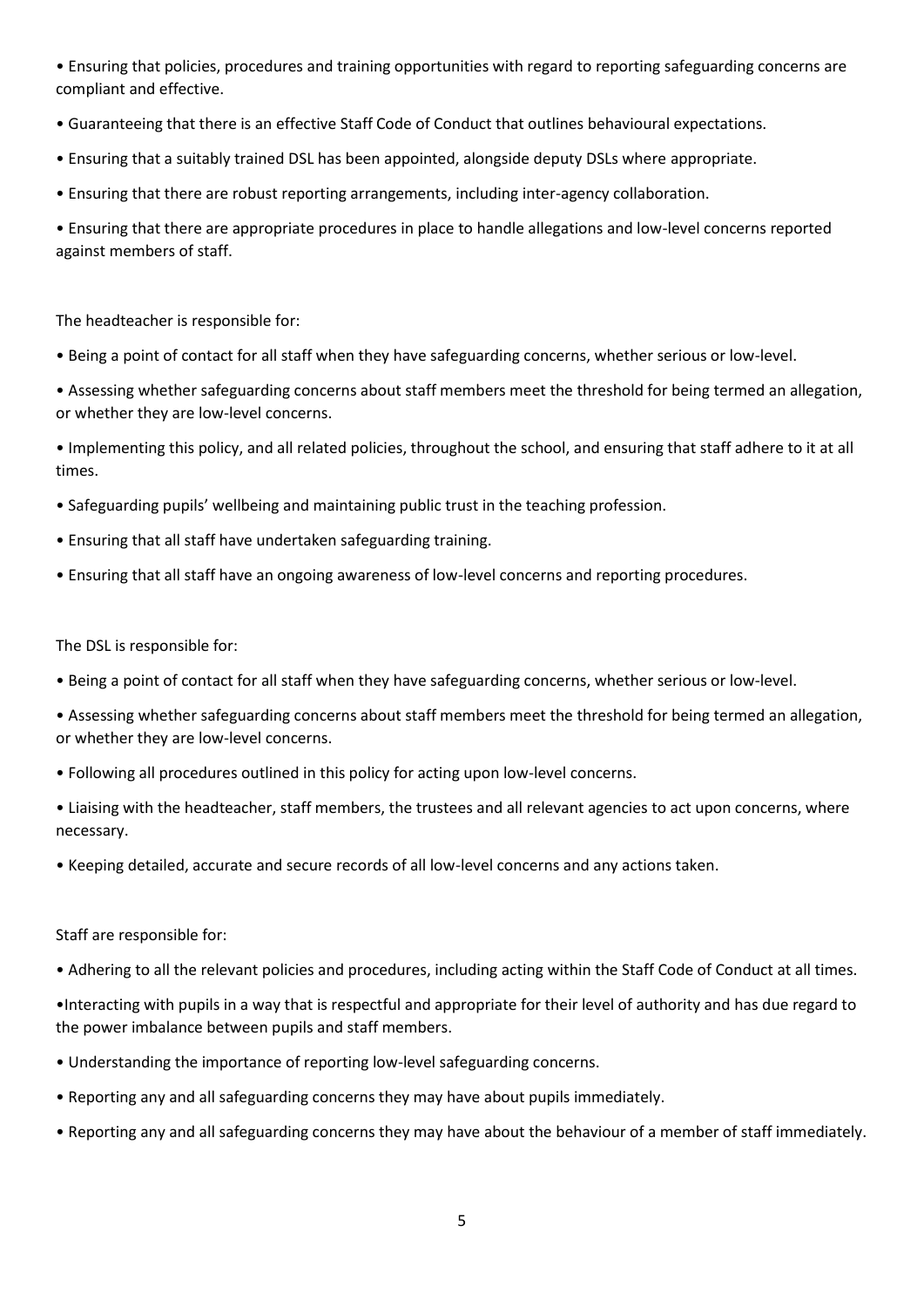## **Prevention amongst staff**

#### **Appropriate and inappropriate behaviour**

The school will ensure that all staff members are aware of the standards of appropriate behaviour expected towards pupils.

Staff will ensure that they pay due regard to the fact that:

- They are in a unique position of trust, care, responsibility, authority and influence in relation to pupils.
- There is a significant power imbalance in the pupil-staff dynamic.
- There are more stringent expectations on their behaviour with regard to pupils due to their position as a public professional.

Staff will remain aware of the fact that all pupils under the age of 18, regardless of the phase and year group they are at within the school, are children by law – resultantly, staff will ensure that they do not assume maturity on behalf of a pupil and do not engage with pupils as they would with their own peers.

Staff will be aware that where there is any doubt regarding whether the behaviour of another adult is appropriate, this should be reported to the DSL immediately.

Inappropriate behaviour can exist on a wide spectrum, from inadvertent or thoughtless behaviour to behaviour which is ultimately intended to enable abuse. Examples of inappropriate behaviour that would constitute a low-level concern that should be reported to the DSL include:

•Being overly friendly with children – this could include, but is not limited to, communicating with a child through personal social media or allowing inappropriate conversations or enquiries to occur with pupils, e.g. conversations that are about a staff member's personal life or are of a sexual nature.

• Having favourites – this could include, but is not limited to, calling pupils by pet names or terms of endearment or buying pupils gifts.

- Taking photographs of children on their personal mobile phones or devices.
- Engaging with a child on a one-to-one basis in a secluded area or behind a closed door.
- Using inappropriate, sexualised, intimidating or offensive language.

Staff will be aware that some of the above low-level concerns may meet the harms threshold depending on certain factors, e.g. the age or needs of the child or the content of exchanged messages, and that some of the above incidents may not be concerns in context, e.g. a pre-approved, one-to-one meeting with a child behind a closed door between the child and a school counsellor who has received all appropriate safety checks.

Staff will also be made aware that behaviour which raises concerns may not be intentionally inappropriate, and that this does not negate the need to report the behaviour.

Staff members who engage in low-level inappropriate behaviour in relation to pupils inadvertently will be made aware and supported correct this behaviour in line with the Staff Code of Conduct.

The headteacher will also evaluate whether additional training would be beneficial for any staff members exhibiting concerning behaviour, or the staff cohort as a whole where low-level concerning behaviour is seen more widely.

#### **School culture**

The school understands that spotting the early signs of harmful behaviour towards children can be difficult, and that many will be hesitant to report concerns they have about their colleagues' behaviour, particularly the behaviour of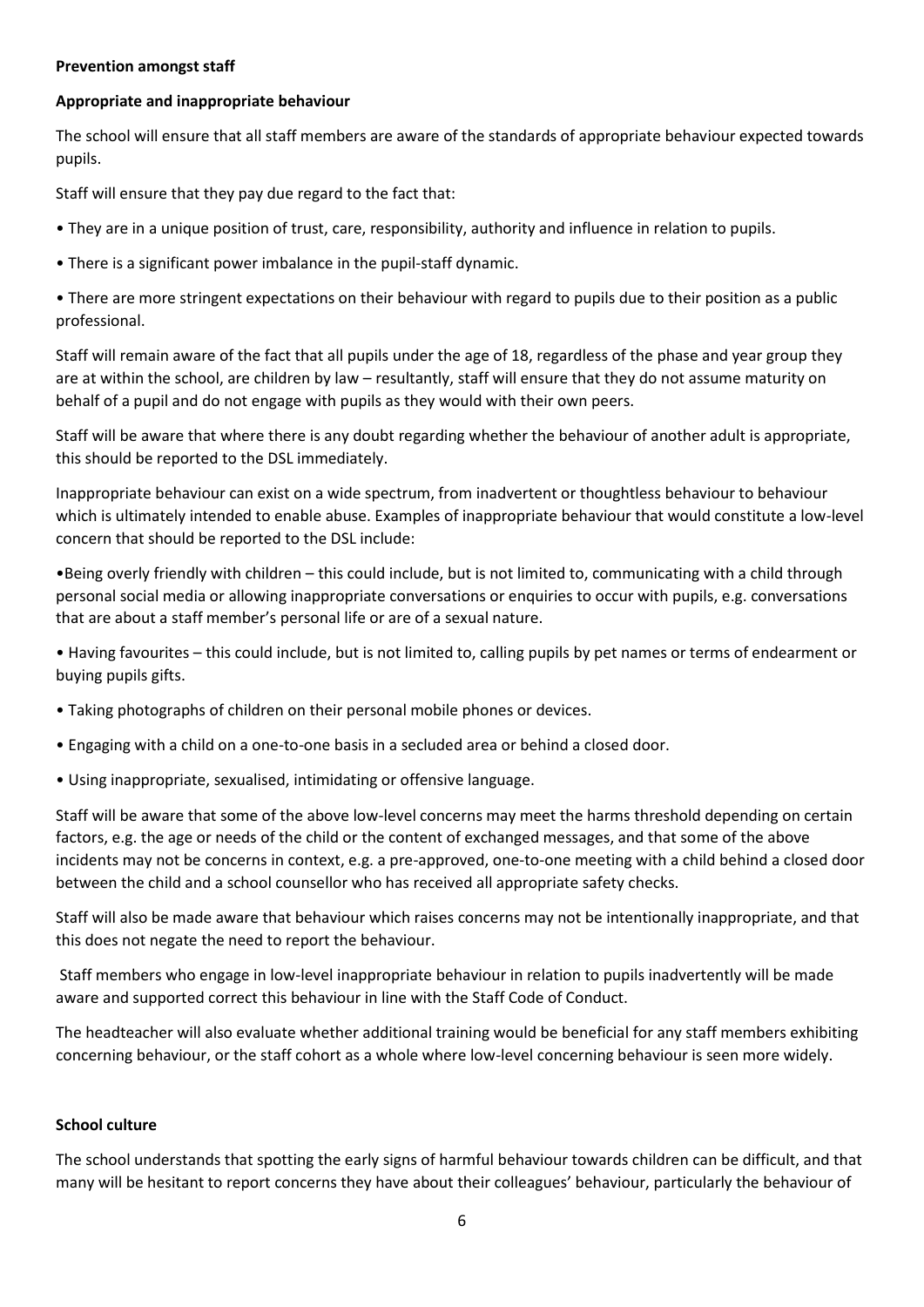their superiors. Staff are encouraged to maintain an attitude that recognises that abuse can happen anywhere, in any setting, and that anyone can be a perpetrator regardless of their age, sex, level of authority, personality, etc.

The school will ensure that all staff members have received training as part of their induction that outlines appropriate behaviour towards pupils for staff members. All staff will read, understand and adhere to the Appropriate and inappropriate behaviour subsection of this policy, as well as the Staff Code of Conduct and the Inappropriate Relationships with Pupils Policy.

Staff will address any questions they have regarding safeguarding to the DSL. The school will work to foster an environment where personal and professional boundaries are clearly set and respected for all individuals in the school community, e.g. pupils are not treated as friends and an appropriate professional distance is maintained by staff.

The school will ensure that all staff are sufficiently trained surrounding the reporting of safeguarding concerns as part of their induction, and that refresher training is conducted as necessary. The school will ensure that all staff understand how to recognise and report safeguarding concerns. Staff will be trained to identify concerning or problematic behaviour towards pupils that may indicate a safeguarding concern, and how to identify signs of abuse or harm in pupils.

# **Evaluating school culture following concerns**

The school will ensure that appropriate consideration is given to the school's culture and whether or not it has enabled the inappropriate behaviour to occur. The headteacher will review whether any changes need to be made to relevant policies or training programmes in light of any evaluations of the school's culture, in order to achieve an open and transparent culture that deals with all concerns promptly and appropriately

## **Reporting concerns**

The school will promote a culture in which safeguarding pupils is the uppermost priority, beyond any perceived professional loyalties to colleagues, ensuring that staff are actively encouraged to report concerns, regardless of their relationship with the staff member.

Staff will report all safeguarding concerns they have to the headteacher immediately in line with the procedures laid out in the Child Protection and Safeguarding Policy. Staff members will report concerns without undue delay. Where the report concerns a specific incident, staff members will report their concerns no later than 24 hours after the incident where possible. Staff members will be aware that concerns are still worth reporting even if they do not seem serious.

Staff members will report their concerns to the headteacher or deputy headteacher verbally, or by submitting a Lowlevel Concern Reporting Form. When submitting concerns, staff will take care to ensure that they observe the confidentiality, and protect the identity of all individuals to which the concern pertains as far as possible.

Staff members may request anonymity when reporting a concern, and the school will endeavour to respect this as far as possible. The school will not, however, promise anonymity to staff members who report concerns in case the situation arises where they must be named, e.g. where it is necessary for a fair disciplinary hearing. In line with the Whistleblowing Policy, staff will be protected from potential repercussions caused by reporting a genuine concern.

Where a low-level concern relates to the headteacher, it should be reported to the chair of governors. Where a lowlevel concern relates to a person employed by a supply agency or a contractor to work in the school, staff will also be required to report this to the headteacher, who will, in turn, inform the employer of the subject of the concern.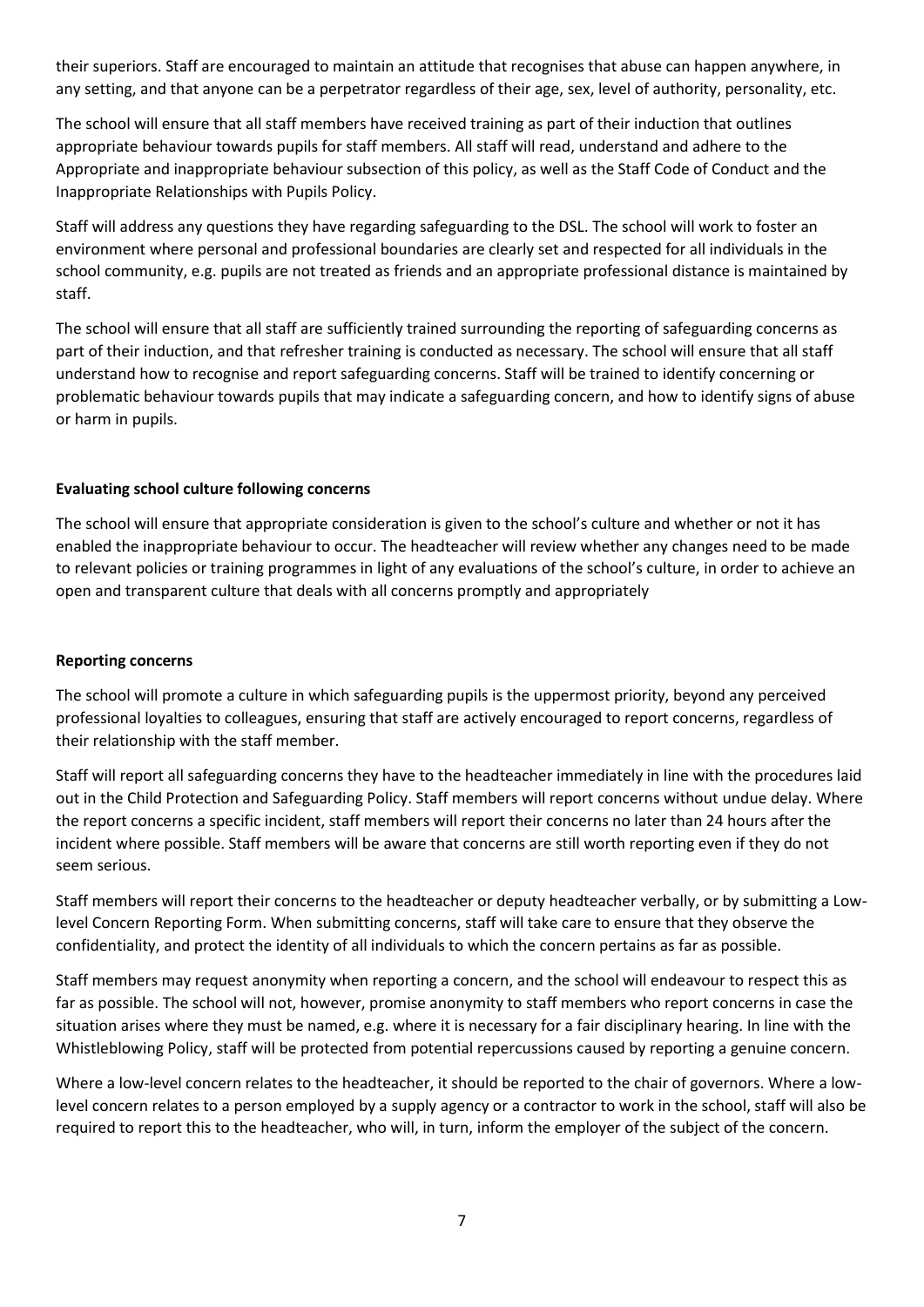# **Self-reporting**

On occasion, a member of staff may feel as though they have acted in a way that:

- Could be misinterpreted.
- Could appear compromising to others.
- They realise, upon reflection, falls below the standards set out in the Staff Code of Conduct.

The school will ensure that an environment is maintained that encourages staff members to self-report if they feel as though they have acted inappropriately or in a way that could be construed as inappropriate upon reflection. The headteacher and DSL will, to the best of their abilities, maintain a culture of approachability for staff members, and will be understanding and sensitive towards those who self-report.

Staff members who self-report will not be treated more favourably during any resulting investigations than staff members who were reported by someone else; however, their self-awareness and intentions will be taken into consideration.

## **Evaluating concerns**

Where the headteacher is notified of a safeguarding concern, they will use their professional judgement to determine if the concern is low-level or if it must be immediately escalated, e.g. where a child is at immediate risk of harm.

When deciding if a concern is low-level, the headteacher will discuss the concern with the deputy DSL and will seek advice from external agencies where there is any doubt about how seriously to take the concern. When seeking external advice, the headteacher will ensure they adhere to the Data Protection Policy, and the information sharing principles outlined in the Safeguarding Policy, at all times.

To evaluate a concern, the headteacher and deputy DSL will:

• Speak to the individual who raised the concern to determine the facts and obtain any relevant additional information.

• Review the information and determine whether the behaviour displayed by the individual about whom the concern was reported is consistent with the Staff Code of Conduct and the law.

• Determine whether the concern, when considered alongside any other low-level concerns previously made about the same individual, should be reclassified as an allegation and dealt with alongside the Allegations of Abuse Against Staff Policy.

• Consult with, and seek advice from, external agencies when in doubt over the course of action to follow.

• Speak to the individual about whom the concern has been raised to inform them of the concern and to give them an opportunity to respond to it.

• Ensure that accurate and detailed records are kept of all internal and external conversations regarding evaluating the concern, and any actions or decisions taken.

## **Acting on concerns Where the concern is unfounded**

If it is discovered upon evaluation that the low-level concern refers to behaviour that was not considered to be in breach of the Staff Code of Conduct, the headteacher will speak to the individual about whom the concern was made to discuss their behaviour, why and how the behaviour may have been misconstrued, and what they can do to avoid such misunderstandings in the future.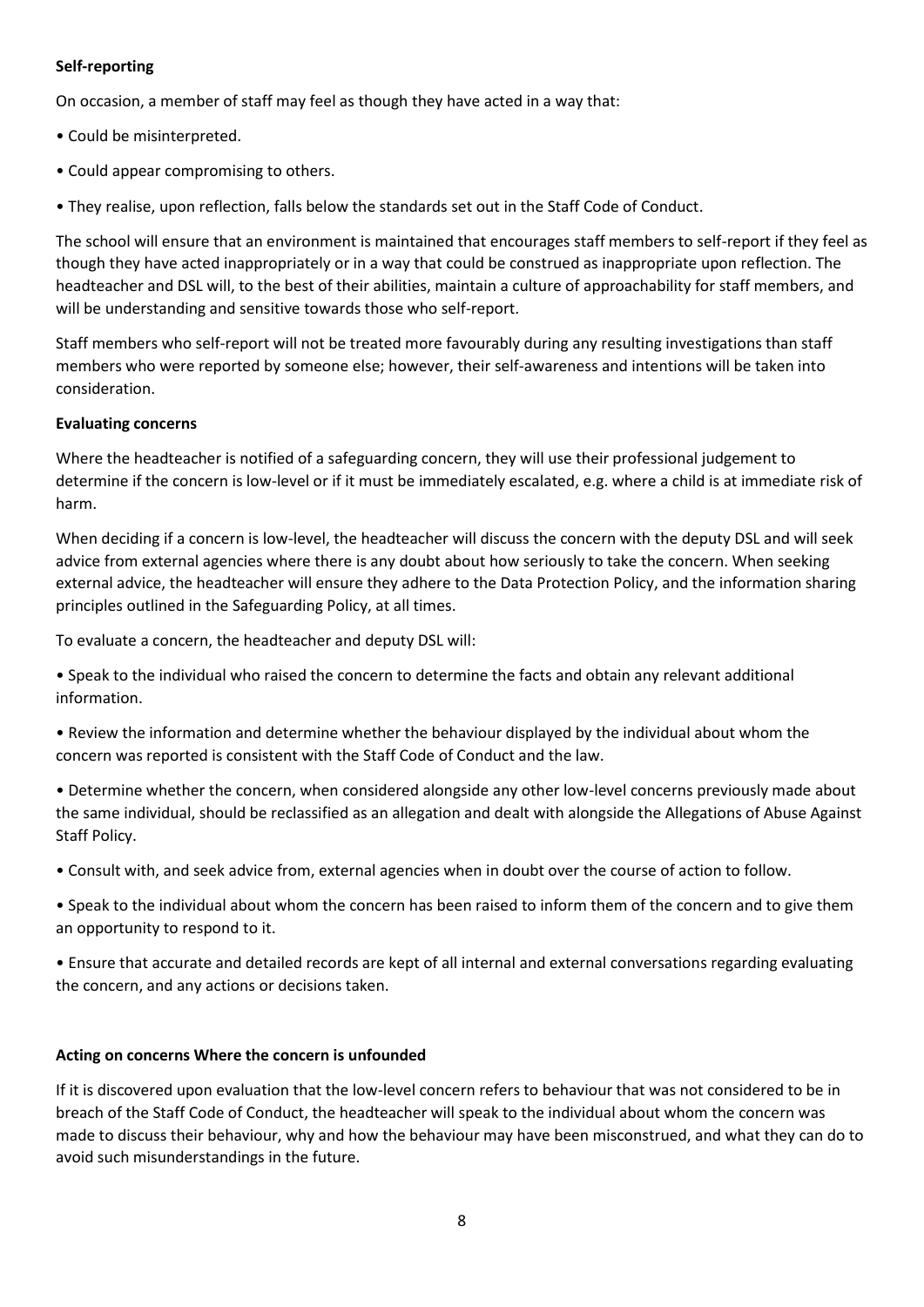The headteacher will also speak to the individual who shared the concern, outlining why the behaviour reported is consistent with school standards and the law. The headteacher will take care to ensure that conversations with individuals who reported concerns that transpired to be unfounded do not deter that individual from reporting concerns in the future.

The headteacher will discuss the concern with the deputy DSL to discern whether the behaviour, and the reporting of this behaviour, is indicative of ambiguity in the school's policies or procedures, or the training it offers to staff.

Where such ambiguity is found, the DSL and headteacher will work together to resolve this with input from other staff members, as necessary.

# **Where the concern is low-level**

Where the headteacher determines that a concern is low-level, the school will respond to this in a sensitive and proportionate manner. The following procedure will be followed:

• The DSL holds a meeting with the individual about whom the concern was reported, during which they will:

- Talk to the individual in a non-accusatory and sympathetic manner.

- Inform them of how their behaviour was perceived by the individual who reported the concern (without naming them, where possible).

- Clearly state what about their behaviour was inappropriate and problematic.

- Discuss the reasons for the behaviour with the individual.
- Inform the individual clearly what about their behaviour needs to change.
- Discuss any support that the individual may require in order to achieve the proper standards of behaviour.
- Allow the individual the opportunity to respond to the concern in their own words.

• The DSL asks the individual to re-read the Staff Code of Conduct depending on the nature of the concern.

• The DSL and the headteacher will consider whether the individual should receive guidance, supervision or any further training.

• Where considered appropriate in the circumstances, the headteacher will develop an action plan, with input from the individual, that outlines ongoing and transparent monitoring of the individual's behaviour and any other support measures implemented to ensure the staff member's behaviour improves.

• Where it is necessary to undergo an investigation into the behaviour, this will be done discreetly, and information will only be disclosed to individuals on a need-to-know basis.

• Where any pupil or other individual has been made to feel uncomfortable by the individual's behaviour, they will be offered pastoral support, where appropriate.

The headteacher will ensure that all details of the low-level concern, including any resultant actions taken, are recorded and securely stored in line with the Data Protection Policy.

The headteacher will ensure that these records are kept organised and up-to-date, and that it is easy to refer back to them if any other concerns are reported about the same individual. The specific approach to handling low-level concerns will be adapted on a case-by-case basis.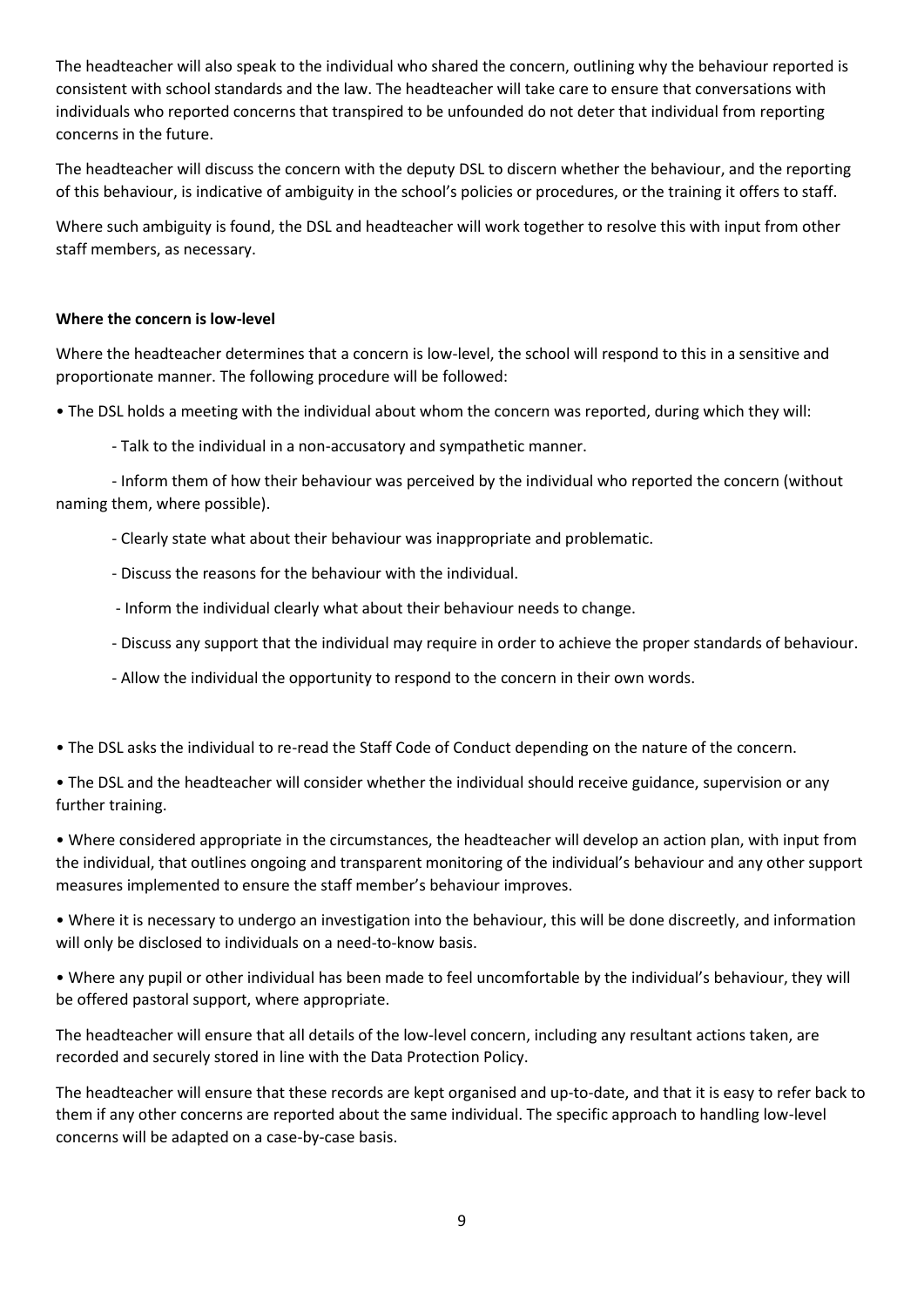It is unlikely that a low-level concern will result in disciplinary procedures; however, individuals may be given warnings in line with the Disciplinary Policy in the staff handbook where behaviour does not improve once it is brought to their attention.

Where behaviour does not improve over a longer period of time, the concerns will be escalated and dealt with in line with the Allegations of Abuse Against procedures in the Safeguarding policy.

Where the concern is serious

The headteacher may decide upon evaluation that a concern is more serious than the reporter originally thought, e.g. when viewed in conjunction with other evidence or other concerns made about the same individual. Where this decision is made, the concern will be escalated, and dealt with as an allegation.

The headteacher will then follow the procedures laid out in the Allegations of Abuse Against procedures in the Safeguarding policy.

## **Record keeping**

The school will retain all records of low-level concerns, including those that were found to be unfounded. The headteacher will ensure that all records include the most accurate and upto-date information and will store them in the low-level concerns file.

The headteacher will ensure that all low-level concerns are stored together, in an organised and consistent manner, to ensure they can be easily reviewed and analysed where necessary.

Records will include:

- A clear and comprehensive summary of the concern.
- Details of how the concern was followed up and resolved.
- A note of any action taken, decisions reached, and the outcome.

• The name of the individual sharing concerns – if the individual wishes to remain anonymous, this will be respected as far as reasonably possible.

The DSL will periodically review the recent low-level concerns made to ensure that they are being appropriately dealt with and to check for any concerning behaviour patterns amongst the staff cohort as a whole. The DSL will keep records of these reviews.

Where any concerning patterns of behaviour have been identified with regard to a member of staff, the DSL will consult with the headteacher to decide on a course of action. Where a pattern of behaviour has become so concerning that it meets the harms threshold, this will be referred to the LADO as soon as practicable.

Records of low-level concerns will not be kept in the personnel file of the individuals to whom the concerns pertain, unless there have been multiple low-level concerns made about the same individual. Where a concern is thought to be serious and is processed as an allegation, records of this will be kept in staff personnel files. Where multiple lowlevel concerns have been made about the same individual, these will be kept together, and in chronological order.

Where an allegation is made about an individual who has previously been subject to such allegations, or where a low-level concern is reclassified as a serious concern after meeting the harms threshold, all records of low-level concerns about that individual will be moved to the staff personnel file and kept alongside records of the allegation.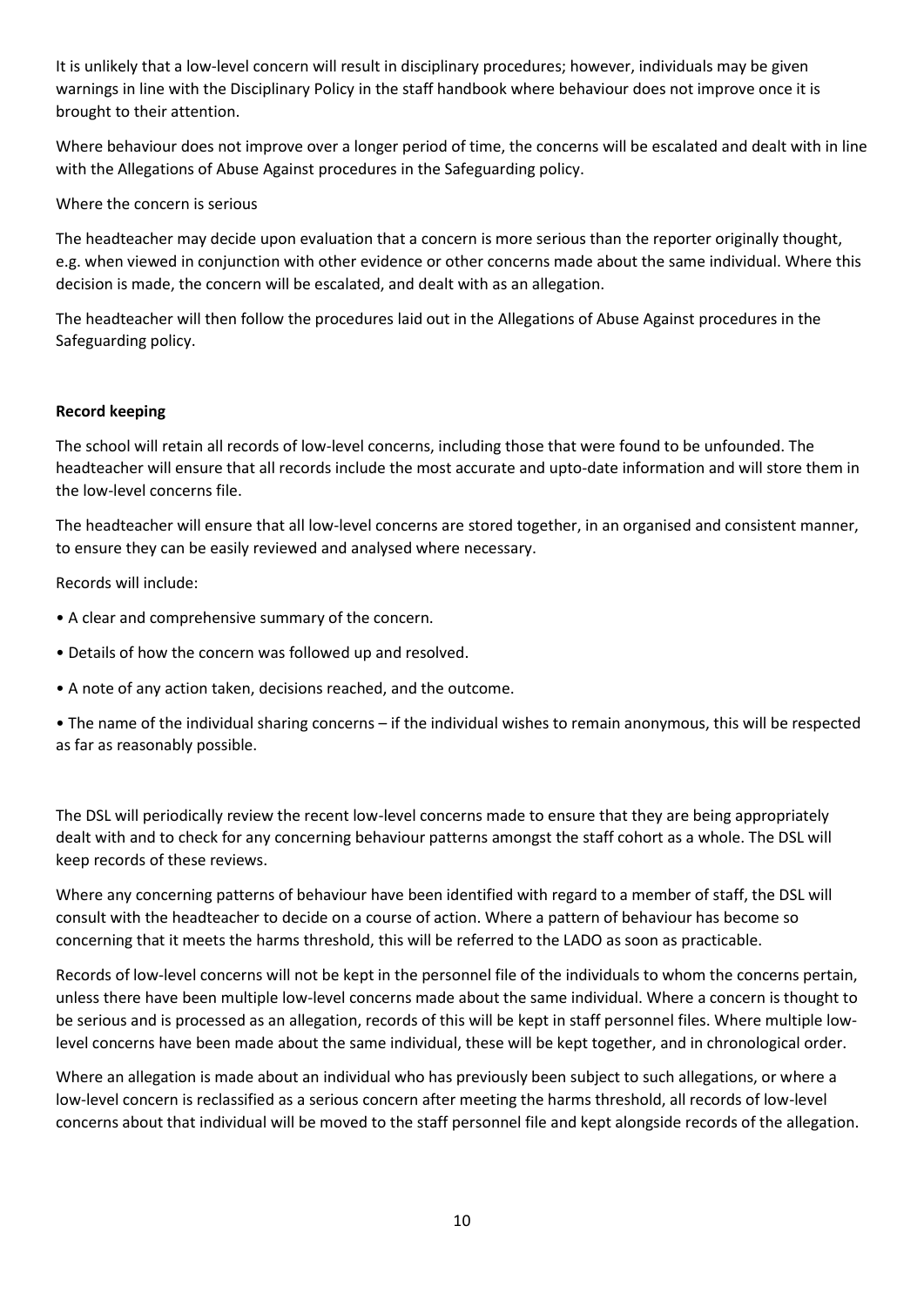The DSL will ensure that all records are kept in a manner that is consistent with the Data Protection Policy. Records will be confidential, kept secure, securely destroyed after the staff member to whom the concerns pertain has left the school.

The school will only refer to concerns about a staff member in employment references where they have amounted to a substantiated safeguarding allegation, i.e. it has met the harms threshold and has been found to have basis through investigation, or where it is not exclusively a safeguarding issue and forms part of an issue that would normally be included in a reference, e.g. misconduct or poor performance. Low-level safeguarding concerns will not be included in a reference, unless they have comprised a pattern of behaviour that has met the harms threshold.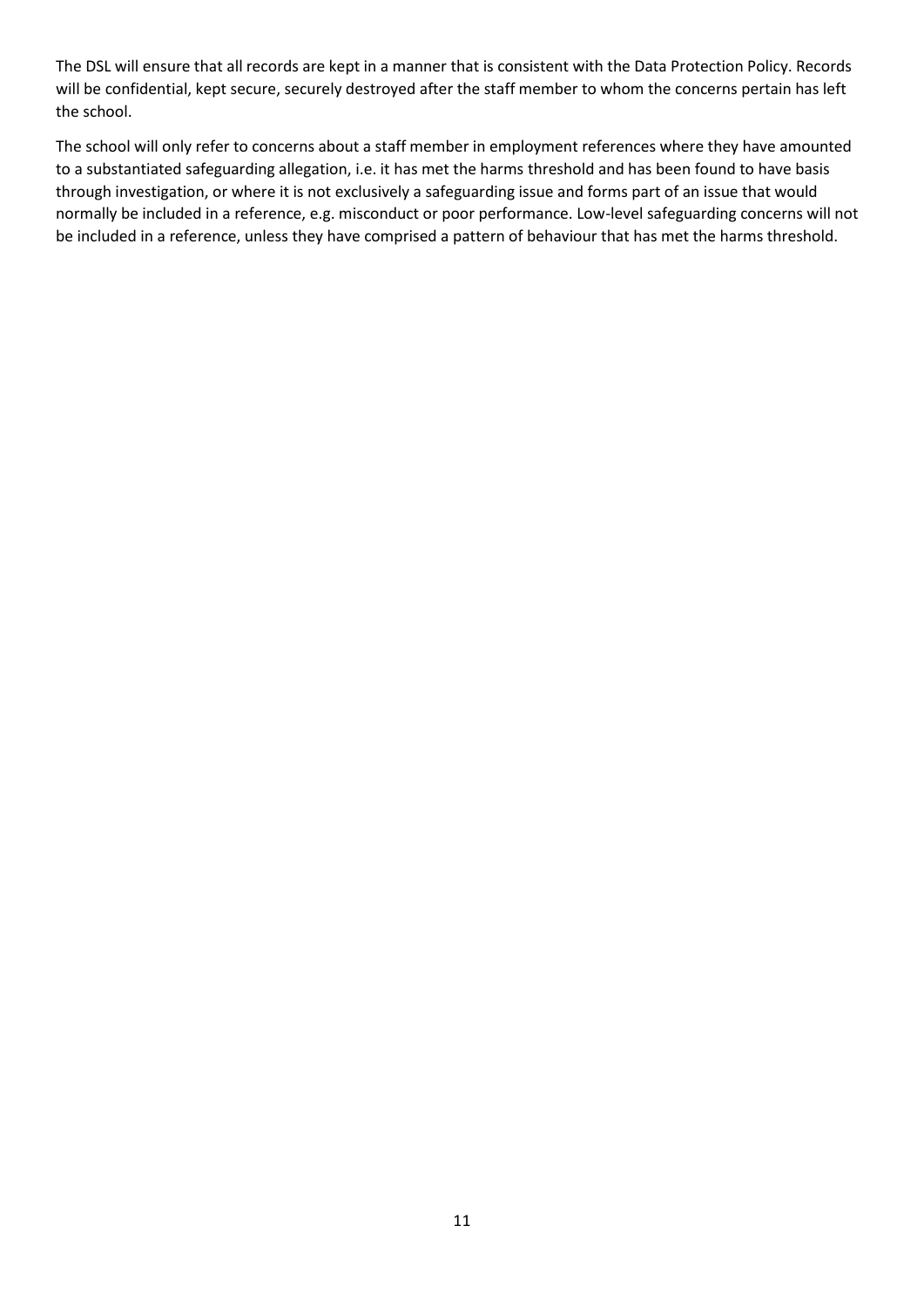# **Low-level Concern Reporting Form**

Thank you for reporting your concerns to the safeguarding team; we are grateful to you for taking the safety and welfare of our pupils seriously.

Please fill in the below form, including as much detail as you can, and return it directly to the headteacher or deputy DSL. Please refrain from discussing this concern with anyone other than the headteacher or deputy DSL until the matter has been dealt with. We ask that you keep all details, including the name staff member to whom the concern pertains, confidential.

| <b>Your details</b>                                                                                                                                                                                                                                                                                       |  |  |  |  |
|-----------------------------------------------------------------------------------------------------------------------------------------------------------------------------------------------------------------------------------------------------------------------------------------------------------|--|--|--|--|
| Name:                                                                                                                                                                                                                                                                                                     |  |  |  |  |
| Role:                                                                                                                                                                                                                                                                                                     |  |  |  |  |
| Date/time:                                                                                                                                                                                                                                                                                                |  |  |  |  |
| Name of individual concern is about                                                                                                                                                                                                                                                                       |  |  |  |  |
| Name:                                                                                                                                                                                                                                                                                                     |  |  |  |  |
| Role:                                                                                                                                                                                                                                                                                                     |  |  |  |  |
| Date/time:                                                                                                                                                                                                                                                                                                |  |  |  |  |
| Relationship to the<br>individual reporting the<br>concern, e.g. manager,<br>colleague                                                                                                                                                                                                                    |  |  |  |  |
| <b>Details of concern</b>                                                                                                                                                                                                                                                                                 |  |  |  |  |
| Please include as much detail as possible. Think about the following: What behaviour and/or incident are you<br>reporting? What exactly happened? Why does the behaviour and/or incident worry you? Why do you believe the<br>behaviour and/or incident is not consistent with our Staff Code of Conduct? |  |  |  |  |
|                                                                                                                                                                                                                                                                                                           |  |  |  |  |